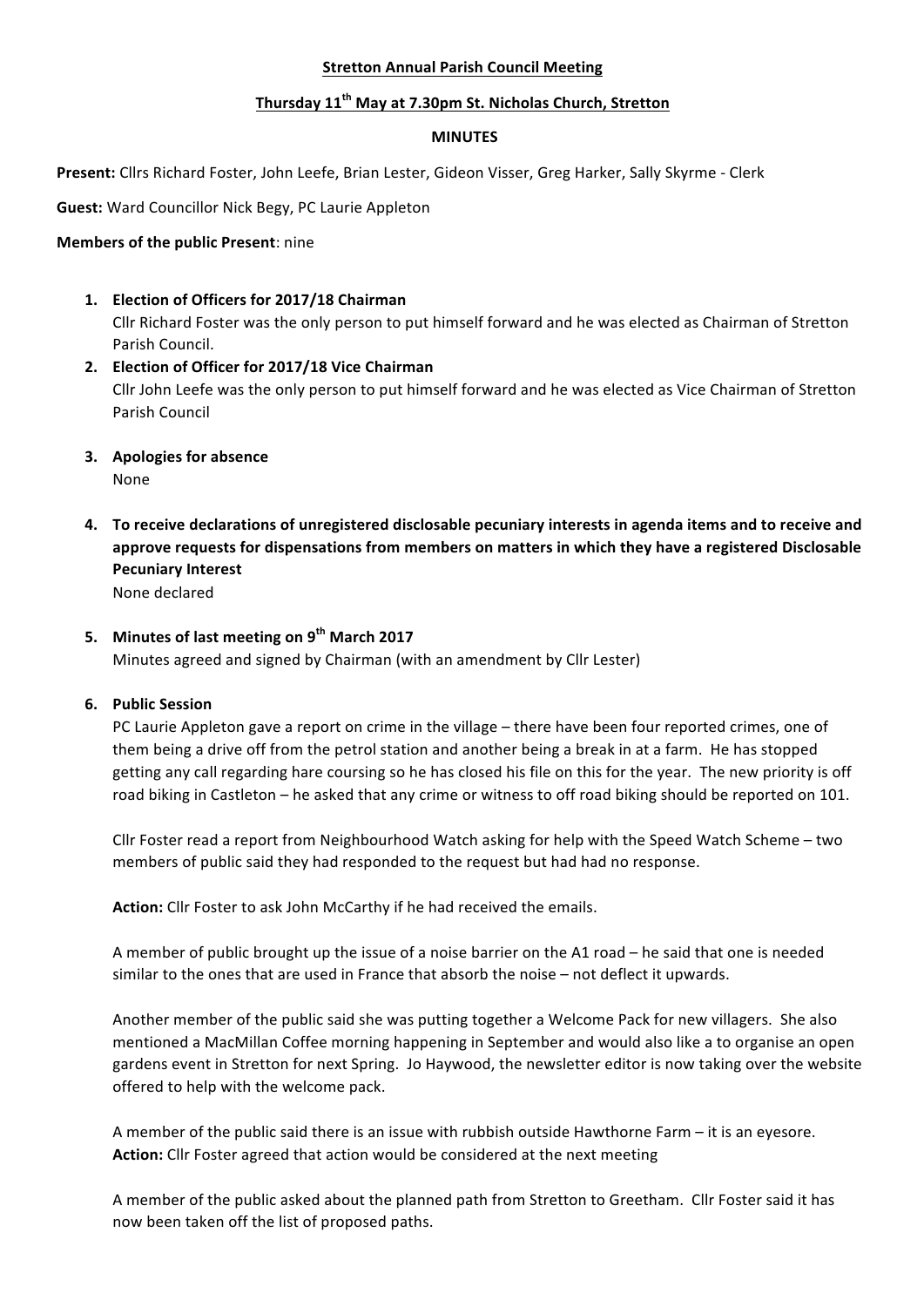Action: Cllr Foster will bring this up at the next meeting with RCC with a view to get it back on the list.

#### **7. Matters arising from the minutes**

With regards to the planting of trees

Action: Cllr Leefe to get together with Lee Overton to get a plan in place to plant the new trees in the village.

With regards to mowing the church yard  $-$  Cllr Harker has spoken to church representatives and is convinced that funding for mowing the church yard does not exist. With regards to Friends of St Nicolas – their responsibility relates more to the building not the church yard.

Action: It was resolved that the Parish Council would continue to fund the mowing of the church yard whilst looking into other ways of getting the church yard mown.

### **8. Planning applications**

 $2017/0331/FUL - (farm gates)$  no objections

2017/0278/FUL – (Ram Jam development Cllr Begy will be raising this in the planning meeting. Stretton Parish Council response: Stretton Parish Council does not object to the planning application but would seek assurance that the nature of the building is sympathetic to the conservation status of Stretton village. There are concerns, however, that the pump would not cope with the waste water, it is believed that the pump is big enough for the extra capacity but the electricity supply is not strong enough to work the pump at a larger capacity. Therefore, Stretton Parish Council would seek assurance that this will be taken into account and dealt with.

Cllr Leefe volunteered to organise this on  $25<sup>th</sup>$  March 2017 10am

### **9.** Councillor vacancy update

Councillor Overton resigned on  $13<sup>th</sup>$  April 2017 and a notice has been displayed giving 24<sup>th</sup> of May as the deadline for the request for an election. If no – one responds to this then the advertisement for the post of Councillor can then be displayed for co-opting.

### 10. Approval of Accounts for 2016/2017

Accounts to be approved at the next meeting.

### **11. Defibrillators**

Cllr Harker has been researching defibrillators in the village and has been speaking to the managers of the places where defibrillators already exist, at the Shires and Stowes Court, both owned by Acorn. Acorn have offered to place the defibrillators on the outside of the buildings so that they could be used by the public. He said that this just left the centre of the village without a defibrillator. He proposed that they adopt the telephone box or ask BT if they can put the defib in with the phone or have it outside Jackson Stops. The full cost of a defib that does not need a power supply is £1500 plus VAT.

He would continue to investigate the best way forward including contacting the Karen Ball Trust who might be able to help with finance.

A proposal to go ahead with purchase of a single defibrillator was carried by 3 votes to 1 with 1 abstention. Action: Cllr Harker to proceed to the next stage of purchasing a single defibrillator for the village.

With regards to Stocken Hall residents - a member of the public from there said that residents had decided not to have a defibrillator up there. Cllr Foster said they can change their minds on this if they want to.

### **12. A1 crash barrier /sound barrier and planting**

It was resolved to pursue the goal of getting a sound barrier on the A1 past the village.

**Action:** Cllr Harker to make enquiries with highways